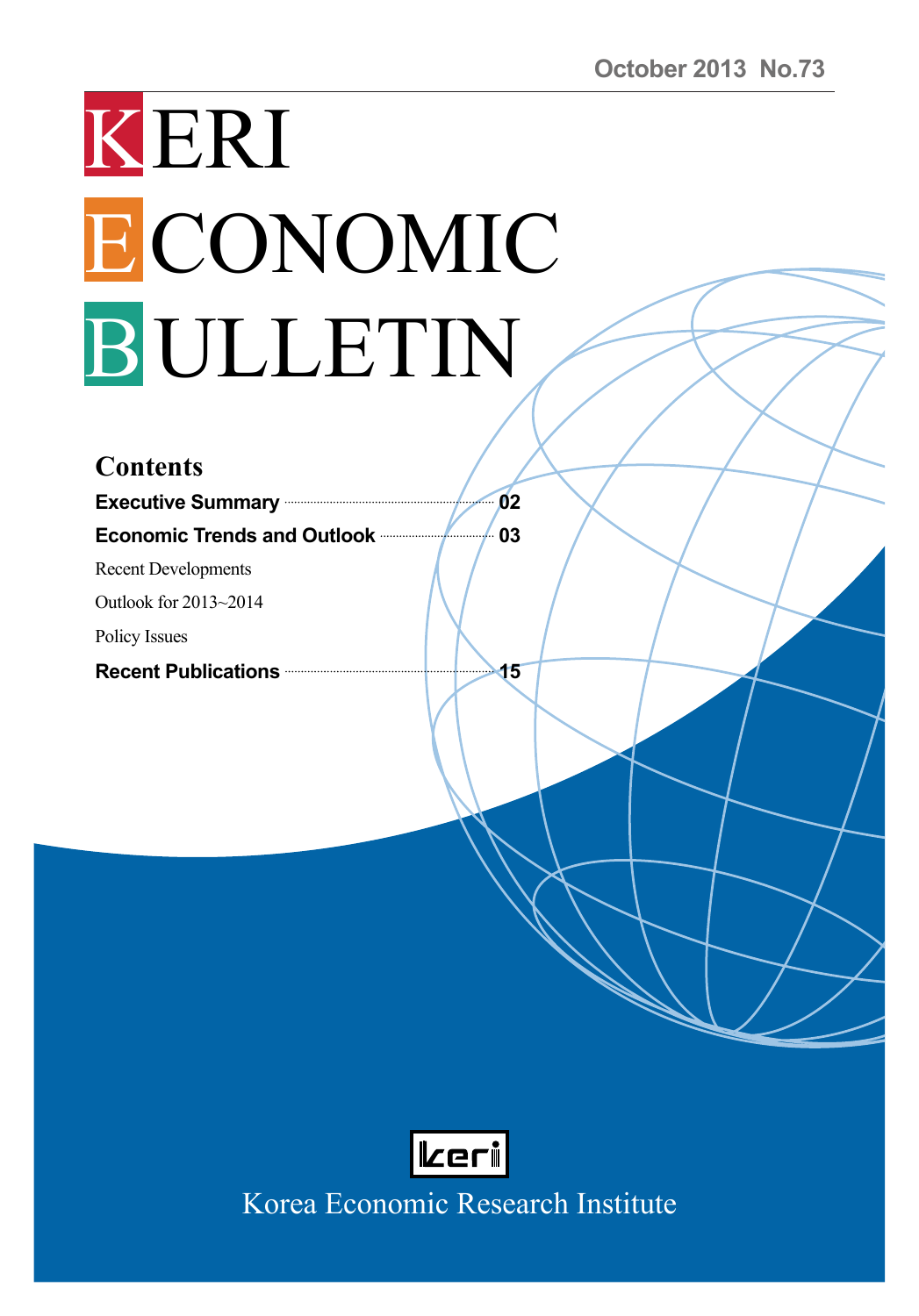# **Executive Summary**

**Korea's 2013 economic growth likely to close at 2.4%, 2014 GDP projected at 3.4%**

The Korean national economy for 2013 is expected to reach at 2.4% despite positive effect of policy measures of supplementary budget and interest rate cut. This is a result of exports being forecast to remain around 3% range in the second half of 2013 due to the US fiscal impasse and the following market uncertainties of the surrounding emerging economies, as well as the weak.

Recovery rate in 2014 projected to be higher with gradual improvement in domestic and global conditions, but is expected to fall below the level of potential growth (approx. 3.5%). The slow recovery is attributed to uncertainties relating to the decision regarding the US Fed's exit strategy and domestic issues such as on-going household "deleveraging" (debt reduction), and legislation related to economic democratization all of which have dampened private spending and investment sentiment.

**Consumer price grows at 2.6%, current account surplus records US\$49.5 billion and USD/KRW to mark 1,074**

Consumer prices in 2014 are projected to slightly increase comparable to the average rate at 1.4% in 2013 due to the upward pressure of public utility charges and base effect. However, the increase is expected to be slowing around the 3% range, owing to gentle but steady recovery, the fall of USD/KRW and the stabilizing trend of the international prices of raw materials. Current account surplus is expected to reach a record high at US\$61.8 billion in 2013, followed by a short fall at around US\$50 billion in the following year due to rise in import amount and the reversal of services account into deficit. USD/KRW is expected to show an ascending trend around 1,074 in 2014, from this year's average of 1,100.

**Need to prepare for exit strategy of advanced economies, maintain current account surpluses, emphasize the use of macroeconomic stabilizing policy and pursue interest rate rise with prudence**

Owing to the advanced economies decision to slow down on quantitative easing, financial markets of the emerging economies may show signs of instability. With estimated net accumulated foreign capital inflow to the stock and bond markets of Korea at 8.7% of GDP since 2009, Korea has higher than the average ratio of foreign capital/GDP among 10 other emerging markets.

The capital freeze index of the emerging markets, the index to calculate the risk of an abrupt end to capital inflows, demonstrates that the vulnerability of Korean financial market is higher than average for risks associated with capital outflow. Therefore in order to minimize volatility of the financial market prompted by exit strategies of the major economies the following are necessary: 1) maintain current account surpluses, 2) emphasize the use of macroeconomic stabilizing measures, and 3) be cautious in interest rate increase.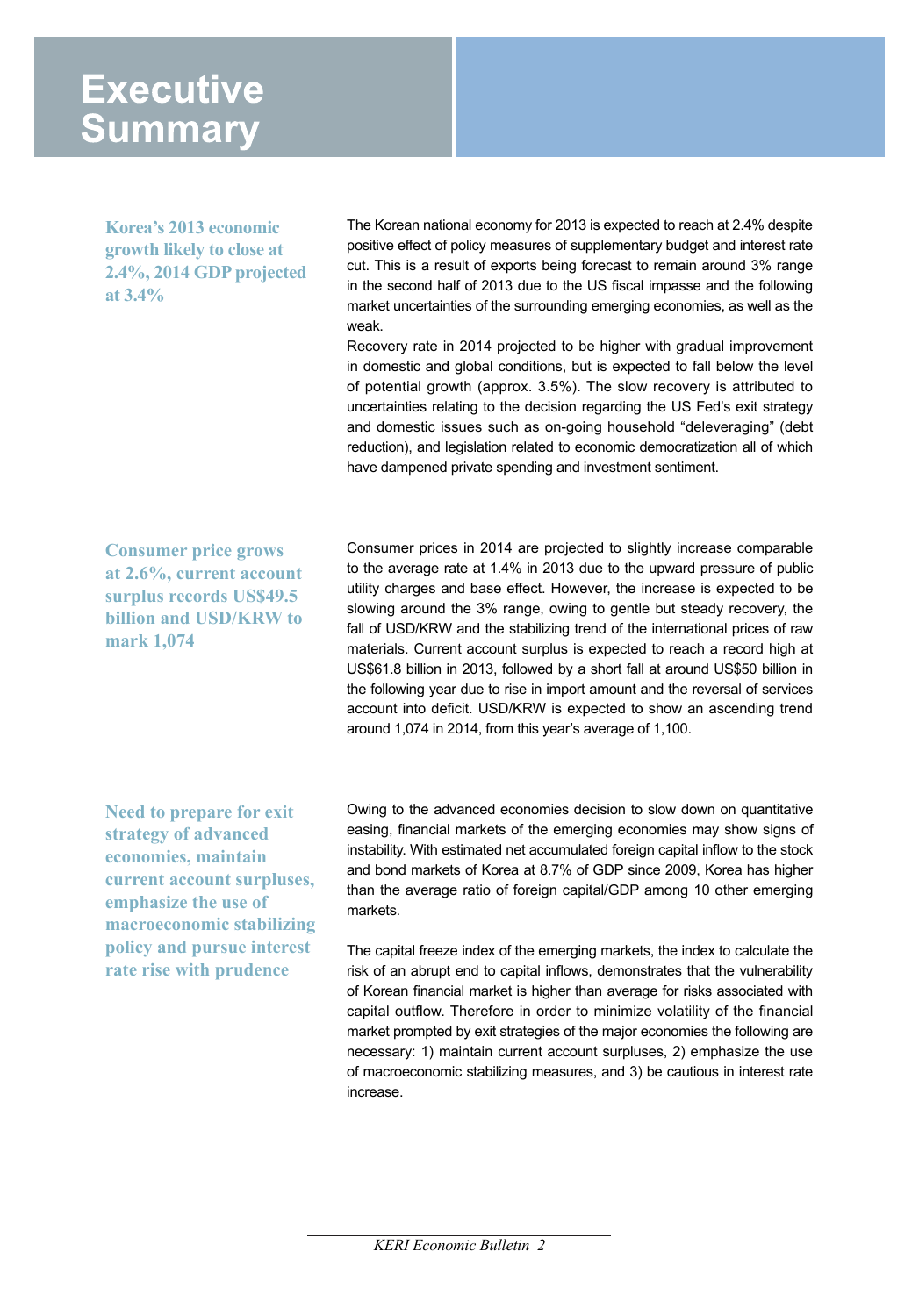# **Economic Trends** and Outlook

# **Recent Developments**

**GDP Growth in 2Q increased by 1.1% (QoQ) and 2.3% (YoY)**

Economic growth turned around to record the 1% range (QoQ) after the nine consecutive quarters of low growth since 2Q 2011; Year-on-Year growth rebounded after seven consecutive quarters since 3Q 2011 (at 3.6%).



#### **real GDP Growth**

**Public finances, such as government expenditure and construction investment, led growth in 2Q 2013.** 

Public expenditure recorded 0.4%p higher contribution ratio comparable to the private spending of 0.2%p. While contribution from facility investment and export sector diminished, construction investment was able to maintain higher than average contribution ratio, due to the expansion of SOC and early execution of planned budget in the first half of 2013.

## **Contribution to GDP by expenditure**<br>(Unit: %p)

|                               | 2012   |        |        | 2013   |        |        |
|-------------------------------|--------|--------|--------|--------|--------|--------|
|                               | 1/4    | 2/4    | 3/4    | 4/4    | 1/4    | 2/4    |
| Final consumption expenditure | 0.9    | 0.2    | 0.5    | 0.3    | 0.0    | 0.7    |
| Private consumption           | 0.4    | 0.2    | 0.4    | 0.4    | $-0.2$ | 0.3    |
| Government consumption        | 0.5    | 0.0    | 0.1    | $-0.1$ | 0.2    | 0.4    |
| Gross fixed capital formation | 0.8    | $-1.0$ | $-0.4$ | $-0.4$ | 1.0    | 0.5    |
| Construction                  | $-0.2$ | $-0.2$ | 0.1    | $-0.2$ | 0.6    | 0.5    |
| <b>Facilities</b>             | 1.0    | $-0.8$ | $-0.5$ | $-0.2$ | 0.2    | $-0.1$ |
| Exports of goods and services | 2.2    | $-0.2$ | 1.1    | $-0.6$ | 1.7    | 0.9    |
| Imports of goods and services | 2.2    | $-1.0$ | 1.0    | $-0.4$ | 1.3    | 0.6    |
| GDP expenditure               | 0.8    | 0.3    | 0.0    | 0.3    | 0.8    | 1.1    |

Source: Bank of Korea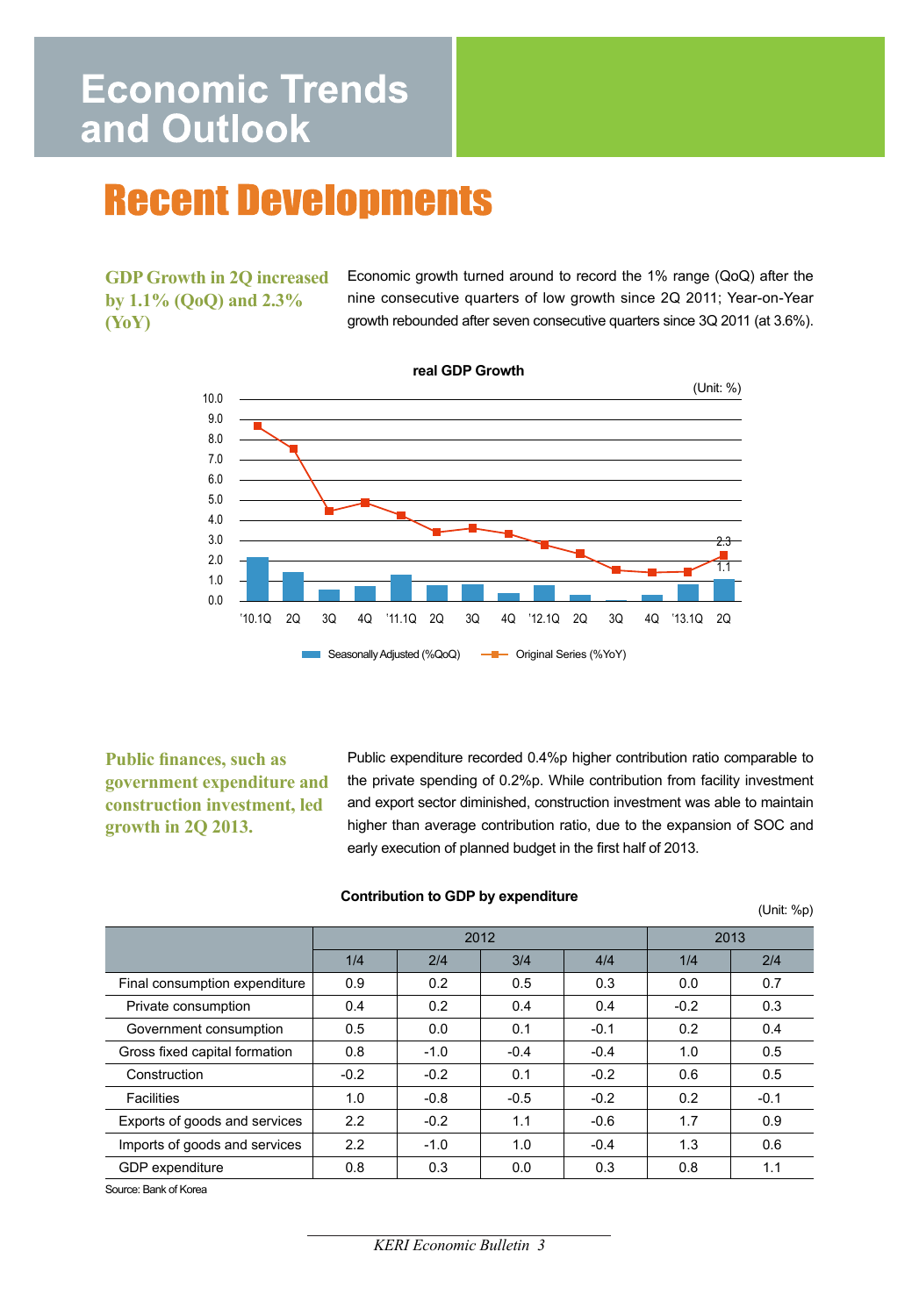**Exports (on a custom clearance basis) recorded slow recovery at 0.6% in the first half of 2013 but rebounded at 2.9% in the 3Q**

Daily average of exports in 3Q 2013 increased at 3.7% YoY or US\$1.97 billion. By region, exports to EU and Japan struggled while exports to China and the US continued to pick up.



#### **Export growth and daily average export volume**



**Imports (on a custom clearance basis) fell 2.9% in the first half of 2013 but rebounded to increase 0.2% in the 3Q**

Daily average of imports in the 3Q increased to US\$1.81, or 1.0% increase (YoY). By sector, raw material imports, the largest share of imports (63.2%, 2012 basis) continued to decrease while imports of capital goods and consumer goods expanded its increase since 2Q.

#### **Import growth and daily average import volume**





(Unit: %YoY)



*KERI Economic Bulletin 4*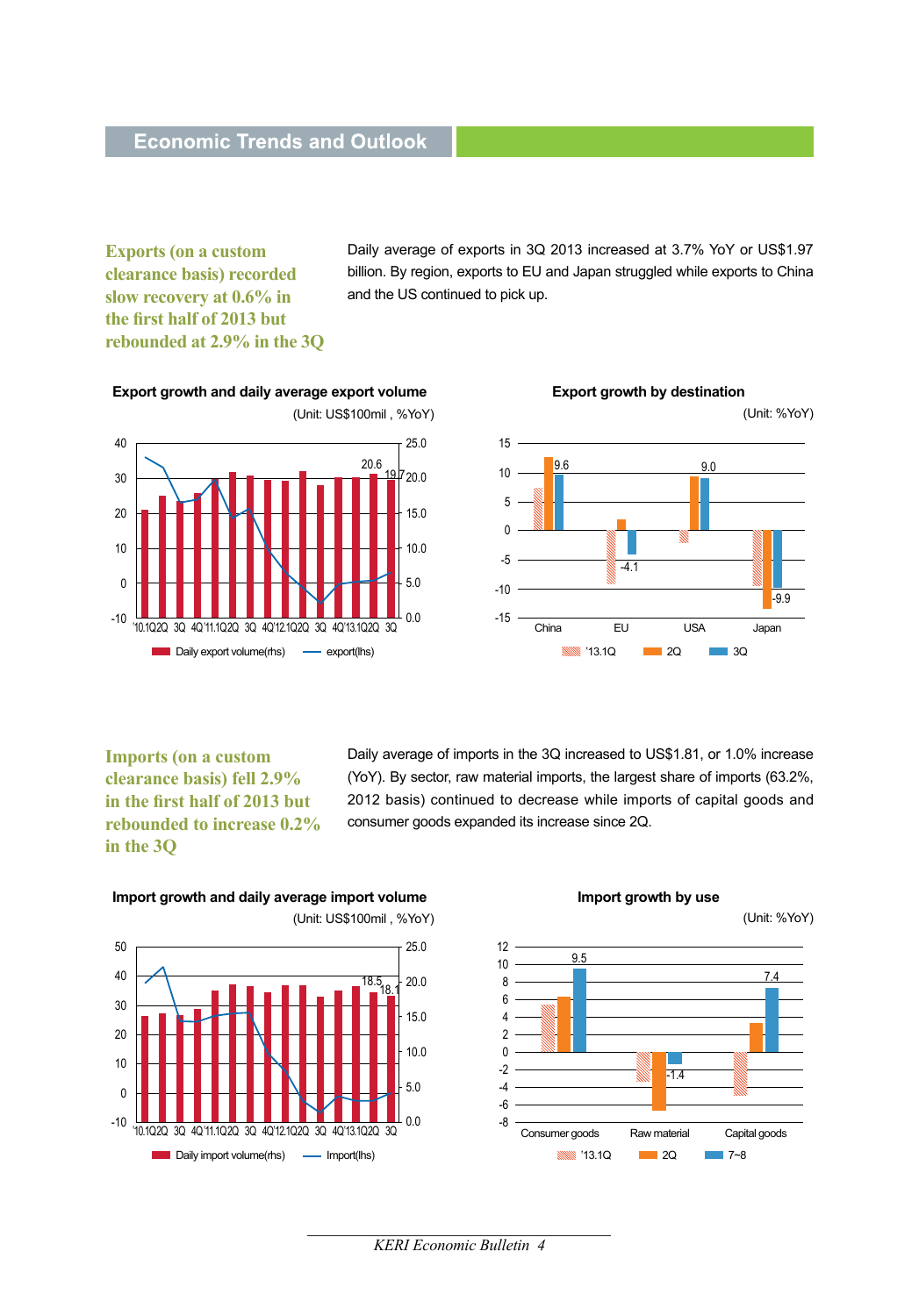**Trade account records surplus of US\$31 billion in the periods between January and September, 2013 (improved by US\$12.7 billion YoY)**

Trade account surplus, despite moderate export increase is attributed to the negative growth of imports. Exports increased 1.3% in the periods between January and September while imports decreased by 1.9%.



**Current account records surplus for the 19th consecutive month, with accumulated surplus of US\$42.28 billion in the periods between January and August of 2013.**

Total current account surplus surged by US\$19.9 billion (YoY, from US\$2.24 billion during Jan to Aug. 2012). The upward trend of monthly average surplus is maintained in the second half of this year. Monthly current account surplus surged to US\$4.96billion during the periods of January and June, comparable to US\$6.25 billion between July and August.

| <b>Current Account trend</b> |         |         |        |         |  |  |
|------------------------------|---------|---------|--------|---------|--|--|
| (Unit: US\$100mil)           |         |         |        |         |  |  |
|                              | 2012    |         | 2013   |         |  |  |
|                              | 1H      | 2H      | 1H     | $7 - 8$ |  |  |
| <b>Current Account</b>       | 137.5   | 293.9   | 297.7  | 125.0   |  |  |
| Goods                        | 111.3   | 272.0   | 251.8  | 110.1   |  |  |
| Services                     | 16.6    | 10.1    | 32.8   | 4.6     |  |  |
| Primary Income               | 23.1    | 25.8    | 14.4   | 12.5    |  |  |
| Secondary Income             | $-13.6$ | $-14.0$ | $-1.2$ | $-2.1$  |  |  |
|                              |         |         |        |         |  |  |

Source: Bank of Korea



*KERI Economic Bulletin 5*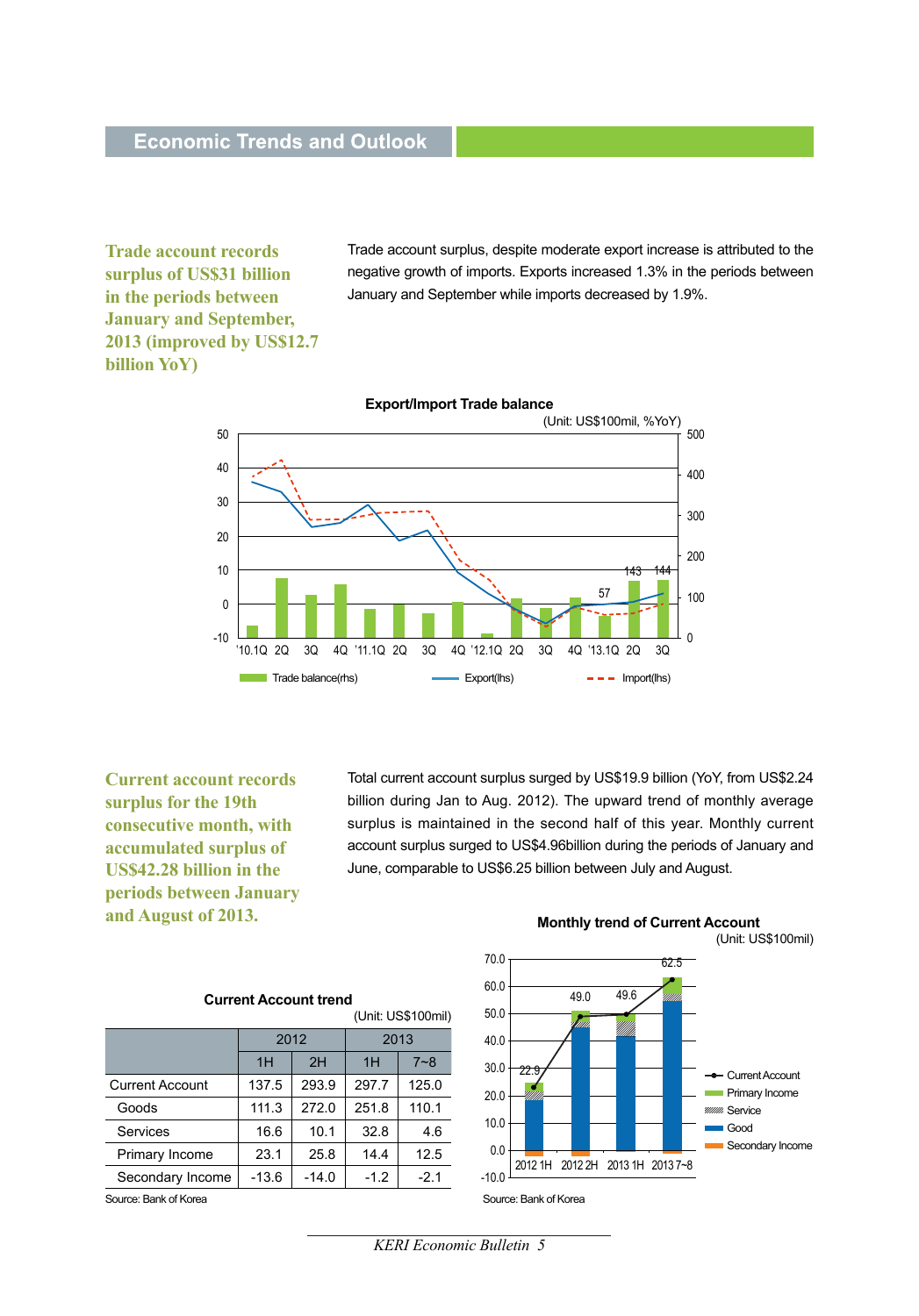**Consumer prices maintain a low 1% range for the 10th consecutive months since November 2012**

Consumer prices stability is mostly attributed to the diminishing upward pressure of the supply side, such as raw material prices including international oil prices and stabilization of prices of agricultural, livestock and fishery products. Overall slump in the demand side also contributes to a price stabilization trend. Government supports on welfare service such as free high school education and expansion of free school meals has also shown to decrease consumer price by 0.3% annually.





#### **Employment continues quantitative growth among the elderly**

The total number of employed persons is on the rising trend: 257,000 in 1Q, 324,000 in 2Q, 367,000 in 3Q and 432,000 in August of 2013. However, youth employment rate continues to decline (QoQ), while the elderly job seekers of over age 50 increased to 377,000 in 1Q, 410,000 in 2Q, 410,000 in July and 469,000 in August this year, respectively.

| <b>Employment related Indicators</b> |  |
|--------------------------------------|--|
|--------------------------------------|--|

(Unit: 1,000 persons, %)

|                                                                               |                                                | 2012   | 2013  |        |       |       |
|-------------------------------------------------------------------------------|------------------------------------------------|--------|-------|--------|-------|-------|
|                                                                               |                                                | Year   | 1Q    | 2Q     | July  | Aug   |
| $(1,000$ persons)                                                             | Changes in number of employed persons          | 437    | 257   | 324    | 367   | 432   |
| $-15 \sim 29$<br>$-30 \sim 39$<br>Age<br>$40 - 49$<br>$\sim$<br>$-50 \sim 59$ | $-36$                                          | $-117$ | -88   | $-101$ | $-60$ |       |
|                                                                               |                                                | $-30$  | $-15$ | 7      | $-49$ | $-22$ |
|                                                                               |                                                | 11     | 12    | $-6$   | 31    | 45    |
|                                                                               |                                                | 270    | 196   | 254    | 284   | 287   |
|                                                                               | 60 years and older<br>$\overline{\phantom{a}}$ | 222    | 181   | 156    | 202   | 182   |
| Unemployment rate (%)                                                         |                                                | 3.2    | 3.6   | 3.1    | 3.1   | 3.0   |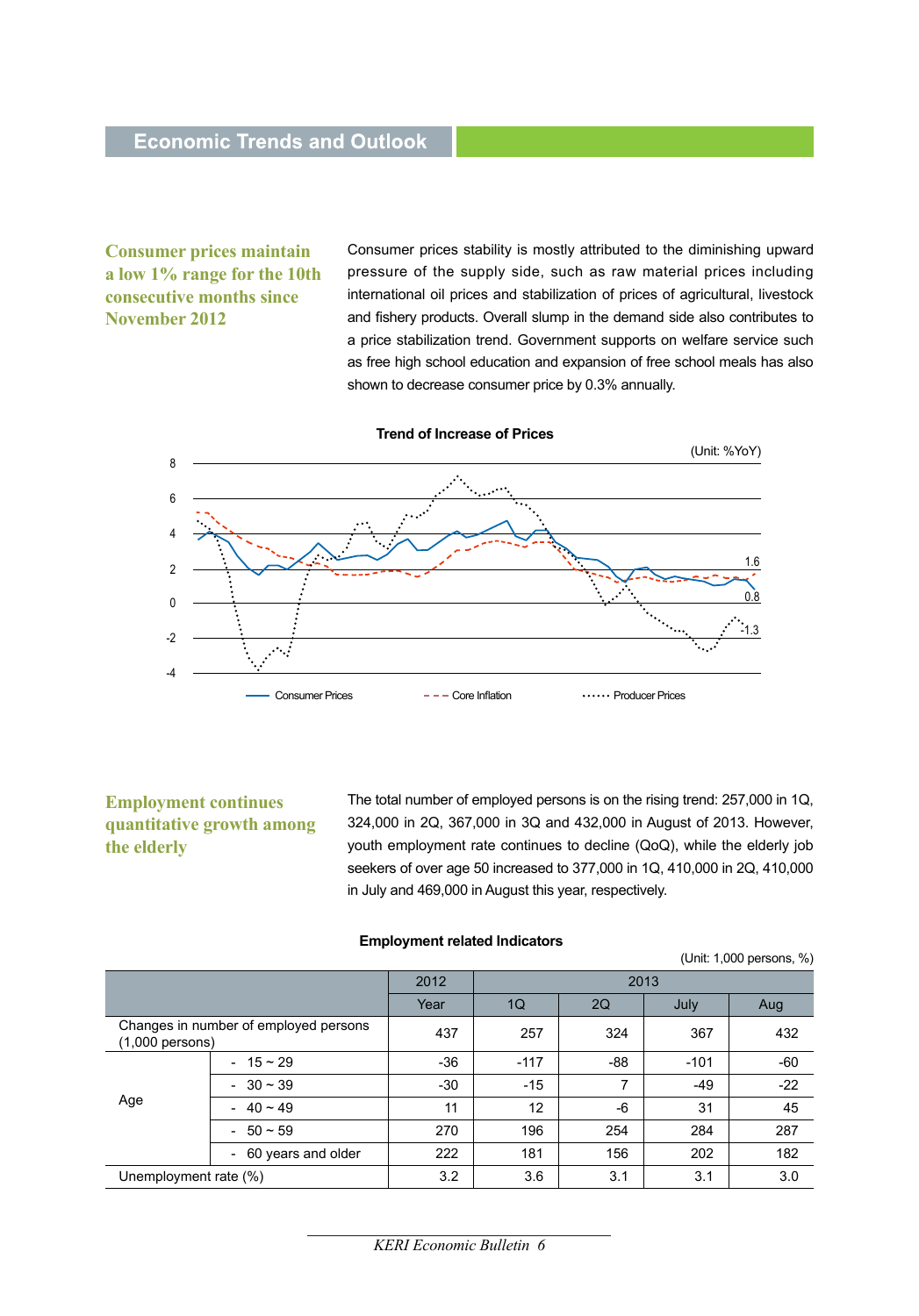### **Economic Trends and Outlook**

**Market interest rate reversed to decline since August 2013**

With the US QE tapering forecasted to be delayed, owing to several factors including the US recent budget standoff, the ascending interest rate trend reversed its course. The corporate bond yield rate increased to 3.38% in July, but turned around and started to fall, recording at 3.28% as of October 4, 2013.



#### **USD/KRW on a falling trend since June 2013**

With increase of the current account surplus in the second half of this year, net foreign purchase of equities also expanded, pushing USD/KRW down. Foreigners net sold Korean equities during the periods of January and July with the size of 10 trillion one while they reversed their position and net purchased 10.6 trillion one between July and September.



*KERI Economic Bulletin 7*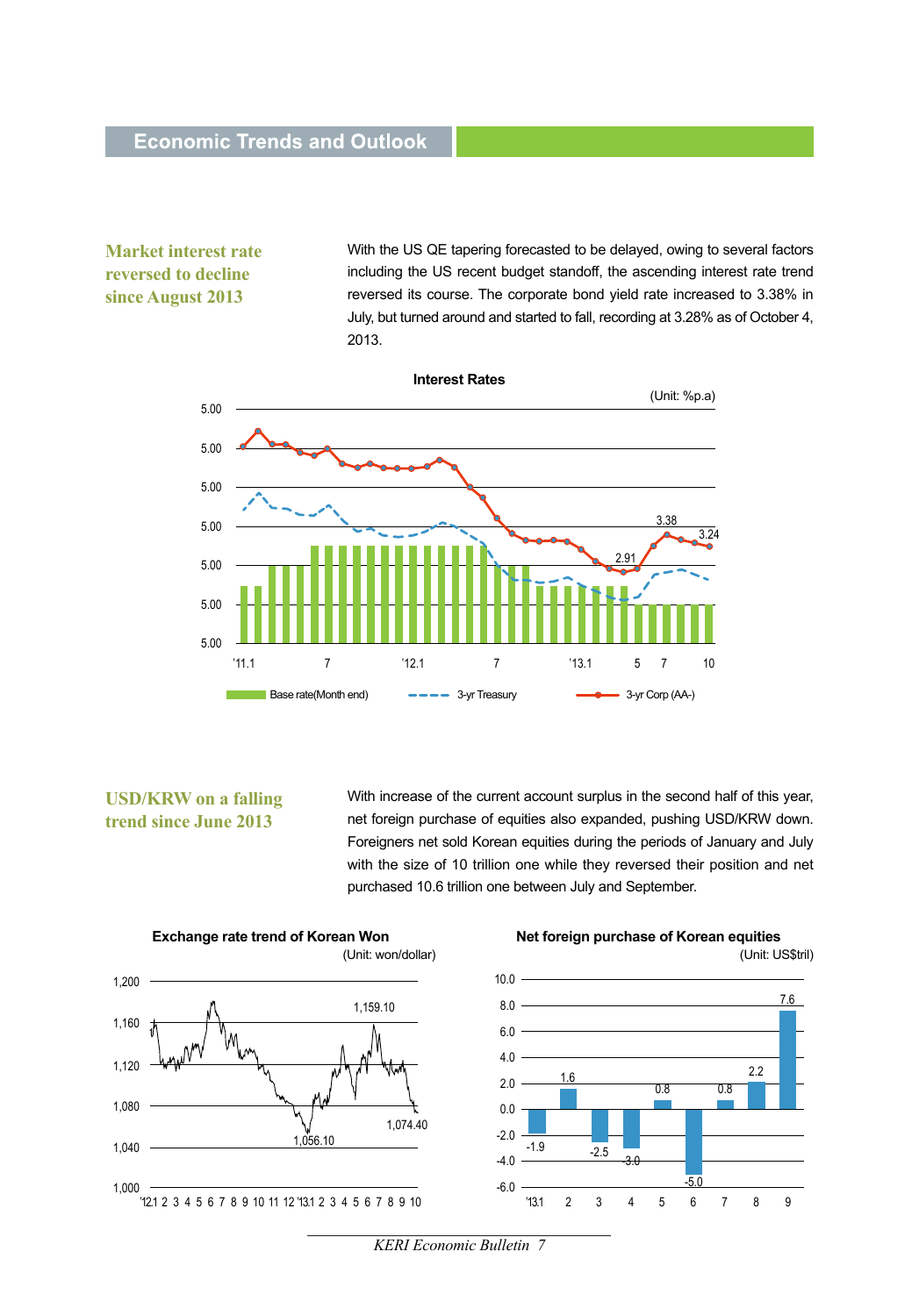# **Outlook for 2013**

## **1. Internal and External Environments**

**(World Economy) Despite relatively slow economic recovery among the emerging economies following decisions regarding QE tapering, overall economic growth is expected to continue, anchored by accelerating economic recovery in the developed economies led by the United States**

(United States) The U.S. economy is predicted to quickly rebound as political risks alleviate in 2014. But the extent of this recovery in the second half could be understated due to political impasse on issues of budget and debt limit, as well as uncertainties surrounding QE tapering.

(Europe) The Eurozone economy is expected to have positive growth, buoyed by gradual improvement of household and business sentiments despite lingering issues such as insolvent banking sector, credit crunch and high unemployment rate.

(Japan) Weakening of recovery factors following increase in consumption tax is expected to hinder economic growth of Japan in 2014.

(China) China is expected to show a moderate economic growth rate in the upper half of 7% amid recent structural reform in the Chinese economy centered on domestic demand and the service sector.

**(Oil Price) Although demand is expected to grow following global economic recovery in 2014, the supply side is also expected to keep pace, causing only a slight fall in oil prices**

(Demand) With the global economic recovery accelerating, global demand for crude oil is expected to increase, mainly due to developed nations like the United States and Europe. But speculative demand, following a global strong dollar trend, is expected to show a slight decline.

(Supply) Rise in Non-OPEC supply capability and removal of the "Middle East Risk Premium" in oil prices will bring about recovery of supply in 2014.

**(Foreign Exchange Rate) Influenced by the strong dollar, the euro will continue to weaken; weakened yen expected to fluctuate within a small range, while the yuan will continue steady appreciation.**

(U.S. dollar) U.S. dollar will continue to strengthen in 2014 with relatively favorable outlooks in the U.S. real estate and employment markets, despite existing uncertainties in policy direction. (Euro) The prospect of recovery in the Eurozone is relatively obscure when compared to other developed nations in the second half, and so the euro is expected to stay weak. (Japanese yen) Although the weakening of yen is expected to continue, its value will fluctuate within a small range due to lack of viable growth strategy and increase in consumption tax. (Chinese yuan) The yuan's exchange rate will maintain its moderate upward trend this year.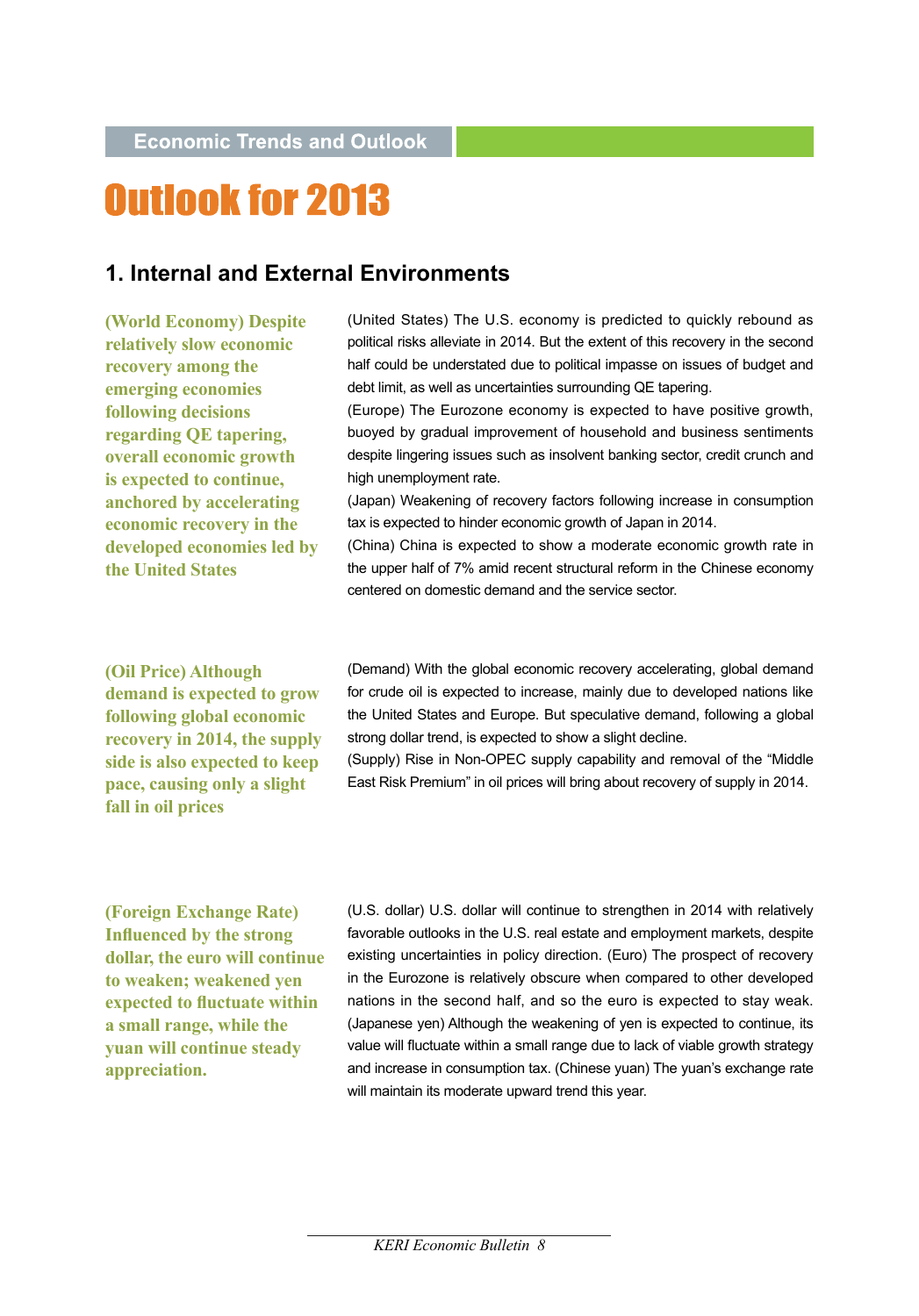## **2. Outlook for Korean Economy in 2013 – 2014**

**Growth: 2.4% in 2013 (1.9% in 1st half, 2.9% in 2nd half), 3.4% in 2014**

(2nd half of 2013) The Korean economy's growth rate in the second half is expected to hit the ceiling at 2.9%, owing to fiscal issues in the United States and uncertainties in the emerging foreign financial markets. (Year of 2014) Although recovery is expected to continue with improved conditions at home and abroad, current domestic conditions such as debt "de-leveraging" and reduction in corporate investment will act as major barriers to a rebound in domestic consumption, halting the potential growth rate at around 3.4%. Economic growth trend in both the 1st and 2nd half of 2014 is expected to show a similar pattern of growth led by exports rather than domestic consumption.

**Private consumption: 1.8% in 2013 (1.6% in 1st half, 1.9% in 2nd half), 2.5% in 2014**

(2nd half of 2013) Boosted by continued price stability and improved real purchasing power caused by fall in the USD/KRW exchange rate, private consumption for the second half of 2013 is expected to increase mildly. (Year of 2014) However, the uplift in consumer sentiment is expected to be limited by downward factors such as debt "de-leveraging" and worsening conditions of the real estate market including price hikes of lease deposit, all of which will act as factors that weigh down on the growth rate of private consumption in 2014.

**Facility investment: -3.0% in 2013 (-8.2% in 1st half, 2.6% in 2nd half), 5.6% in 2014**

(2nd half of 2013) In the second half, facility investment is expected to shift to a rising trend due to the base effect, recovery in exports and fall of import price of capital goods due to the ascending KRW value.

(Year of 2014) In 2014, the recovery trend will continue but negative factors will cap the growth rate at around 5% next year.

- Lag in recovery of conditions at home and abroad and rise in international interest rates will result in higher purchasing cost.

- Delay in recovery of domestic consumption and policy implication due to economic democratization will discourage investment sentiments.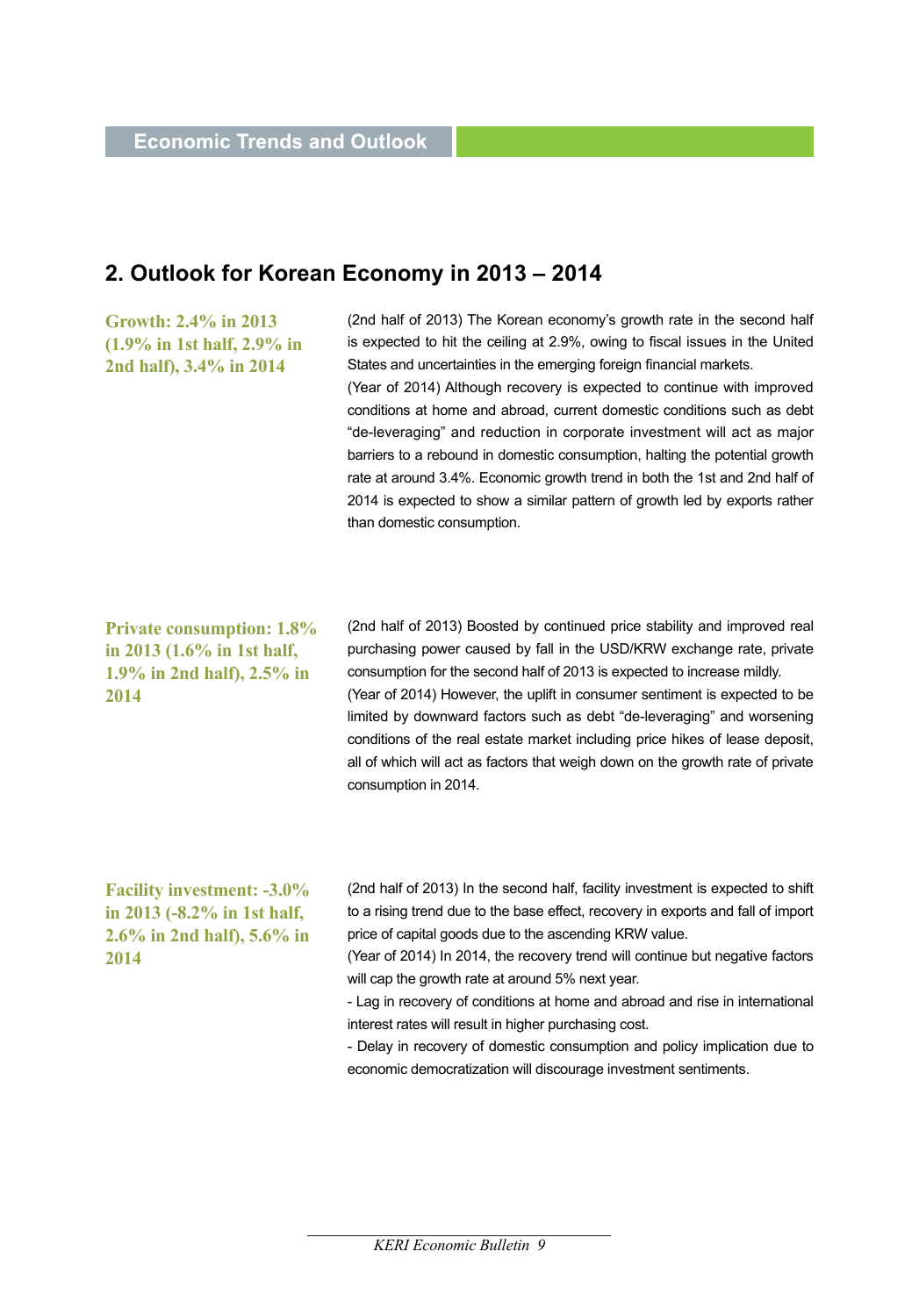#### **Construction investment: 3.7% in 2013 (5.2% in 1st half, 2.4% in 2nd half), 2.4% in 2014**

(2nd half of 2013) Despite the lag in private construction sector, SOC budget increase and the consequent recovery in public construction sector is expected to drive continuous growth in construction investment. (Year of 2014) Amidst the mid- to long-term structural reform in the real estate market, an SOC budget cut for 2014 will dampen the rate of increase in construction investment in 2014 compared to 2013. In particular, delay in recovery of domestic consumption and policy implication due to economic democratization will discourage investment sentiments.

**Export growth (BOP basis): 3.3% in 2013(2.3% in 1st half, 4.2% in 2nd half), 5.1% in 2014**

(2nd half of 2013) A slightly higher rate of increase in export of 4.2% is expected, compared to 2.3% in the first half.

(Year of 2014) Gradual recovery in the U.S. economy and other advanced economies will be a positive factor for the growth of export in Korea, but its effect will be mitigated by negative factors such as QE tapering and the consequent uncertainties in the emerging economies, shift in growth strategy policy of China and the weak yen, capping the growth rate at around 5% in 2014.

**Import growth (nominal, in USD): 0.0% in 2013 (-2.9% in 1st half, 3.1% in 2nd half), 6.7% in 2014**

With a lag in consumption at home and abroad, import growth rate in 2013 is predicted to stagnate at 0%. However, an outlook for 2014 looks more promising, as gradual recovery in domestic and external consumption and the base effect is expected to produce an import growth rate of mid-6%.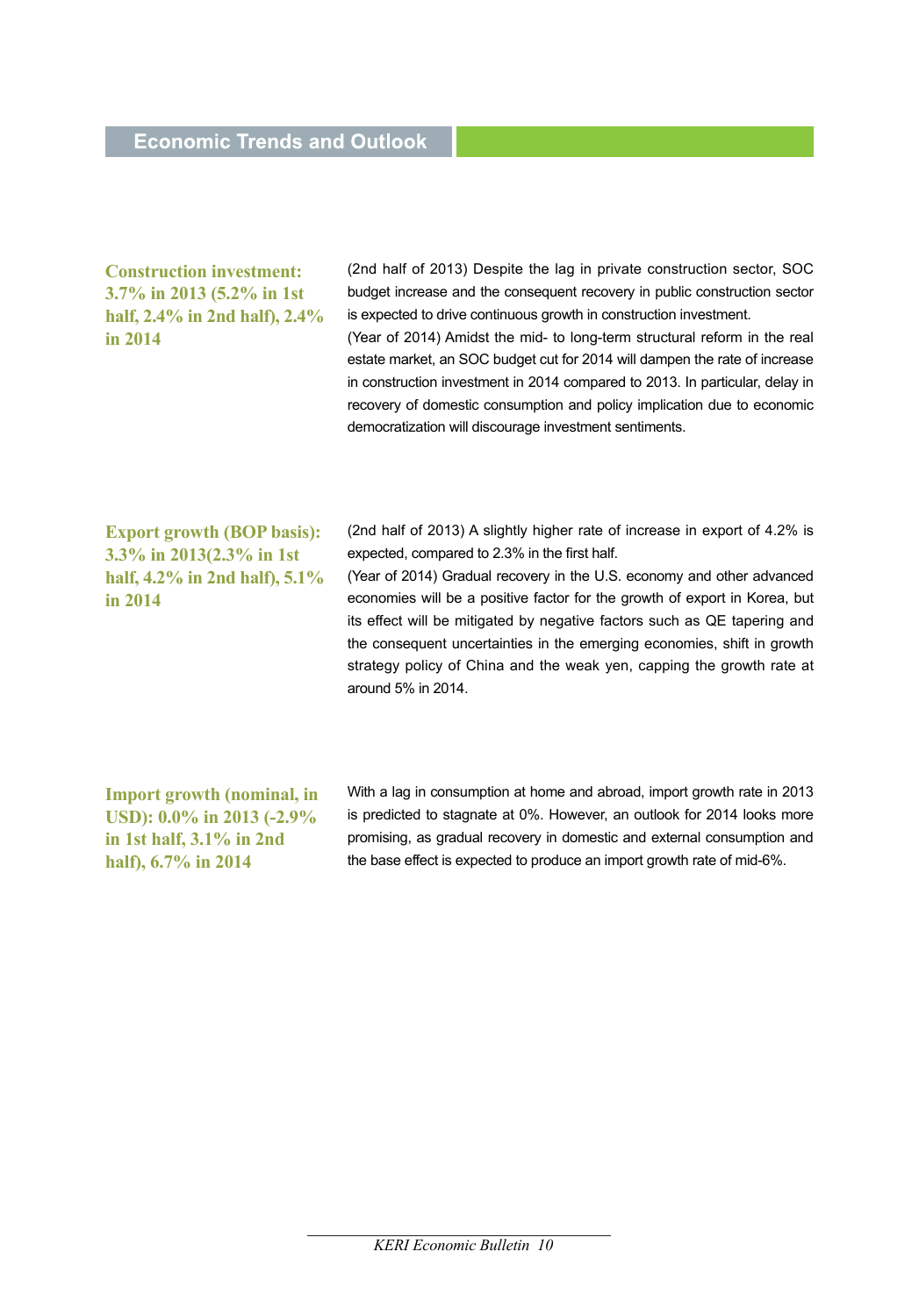**Current account surplus: US\$61.8 billion (US\$29.8 billion in 1st half, US\$32.0billion in 2nd half), US\$49.5billion in 2014**

(2nd half of 2013) With the current account surplus of \$29.8 billion in the first half, the total current account surplus in 2013 is predicted to set a recordhigh of \$61.8 billion.

(Year of 2014) With expectation of downsizing of goods balance surplus and downward trend of services balance, current account surplus is predicted to be slightly smaller than that of 2013, at around \$49.5 billion.

- Growing demands in both domestic and foreign markets, added with the base effect, may cause import growth rate to outpace export growth rate, causing a downsizing of the goods balance surplus.

- Boosted by a surge in foreign tourists in 2012- 2013 and surplus in the construction service sector, services balance has finally taken a positive turn to record a surplus for the first time since 14 years ago. However this upward trend may be short-lived, taking into account negative factors such as low productivity in the service industry and the falling exchange rate.

#### **Consumer prices: 1.4% in 2013 (1.3% in 1st half, 1.6% in 2nd half), 2.6% in 2014**

(2nd half of 2013) While a slight increase relative to the 1st half is expected, the generally low price pressure is likely to limit the increase in consumer prices.

(Year of 2014) Gradual economic recovery will prompt an upward trend in prices of goods in 2014, but this trend is expected to be dampened by the negative outlook on the GDP gap in 2014.

- However, taking into account the fact that expected inflation is hovering near 3%, strengthening the economic growth momentum will play a key role in inflation.

**Corporate bond yield (3 years, AA-): 3.2% in 2013 (3.1% in 1st half, 3.3% in 2nd half), 3.6% in 2014**

(2nd half of 2013) Market interest rates are expected to register an upswing expansion in the second half due to the amplification of financial market volatility. However, recent interest rate freeze and difficulties in carrying out QE tapering is expected to limit this uplifting pressure.

(Year of 2014) With the US Fed's efforts to implement QE tapering shifting to high gear next year, domestic growth rate and upward trend of inflation rate will affect a gradual yet steady increase in corporate bond yield. In addition, forecast of normalization of base rate by next year is another positive factor that will keep interest rates afloat.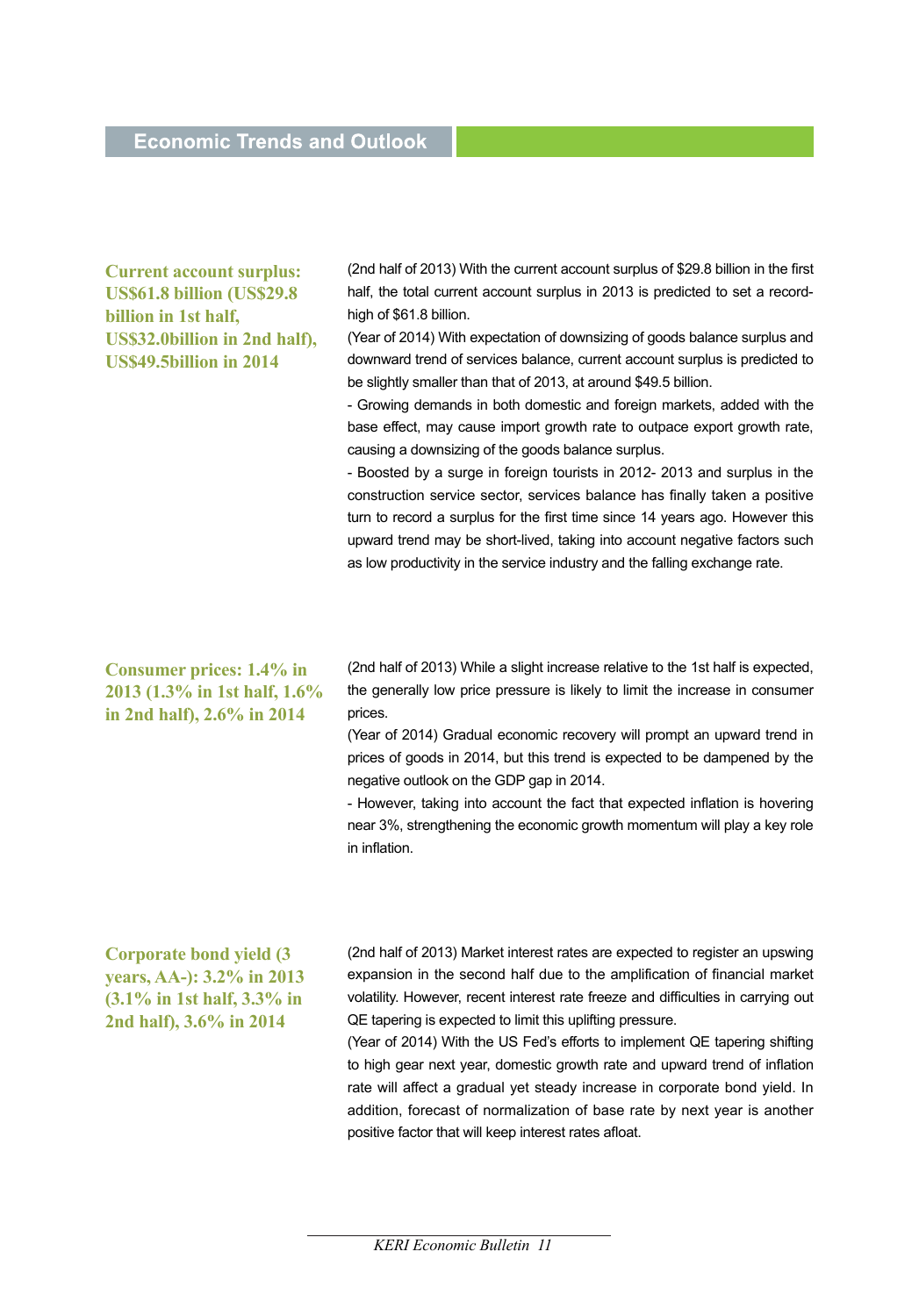#### **USD/KRW: 1,100 won in 2013 (1,103won in 1st half, 1,096 in 2nd half), 1,074won in 2014**

(2nd half of 2013) With a balance between strengthening and weakening factors, the dollar exchange rate is expected to fluctuate around KRW 1,090 in the second half of 2013.

(Year of 2014) The extent of U.S. Fed's QE tapering is a decisive factor in determining the exchange rate in the future. However, Korean market's relatively low vulnerability to dramatic outflow of capital is expected to contribute to a moderate devaluation of the won in 2014.

|                                | (UTIIL %101, US\$10011III(Balafice of Favillent)) |         |         |         |         |  |  |
|--------------------------------|---------------------------------------------------|---------|---------|---------|---------|--|--|
|                                | 2012                                              | 2013    |         |         | 2014    |  |  |
|                                | Year                                              | 1H      | 2H      | Year    | Year    |  |  |
| <b>GDP</b>                     | 2.0                                               | 1.9     | 2.9     | 2.4     | 3.4     |  |  |
| (SA, QoQ%)                     |                                                   | 1.5     | 1.3     |         |         |  |  |
| Private consumption            | 1.7                                               | 1.6     | 1.9     | 1.8     | 2.5     |  |  |
| Construction investment        | $-2.2$                                            | 5.2     | 2.4     | 3.7     | 2.4     |  |  |
| Facilities investment          | $-1.9$                                            | $-8.2$  | 2.6     | $-3.0$  | 5.6     |  |  |
|                                |                                                   |         |         |         |         |  |  |
| Consumer prices                | 2.2                                               | 1.3     | 1.6     | 1.4     | 2.6     |  |  |
|                                |                                                   |         |         |         |         |  |  |
| <b>Current Account Balance</b> | 431.4                                             | 297.7   | 319.9   | 617.6   | 495.1   |  |  |
| Goods Balance                  | 383.4                                             | 251.8   | 313.5   | 565.3   | 512.5   |  |  |
| Export(BOP base)               | 5,525.7                                           | 2,797.3 | 2,910.0 | 5,707.3 | 6,000.7 |  |  |
| Growth rate%                   | 0.1                                               | 2.3     | 4.2     | 3.3     | 5.1     |  |  |
| Import(BOP base)               | 5,142.3                                           | 2,545.5 | 2,596.6 | 5,142.1 | 5,488.2 |  |  |
| Growth rate%                   | $-1.1$                                            | $-2.9$  | 3.1     | 0.0     | 6.7     |  |  |
| Service and Other balances*    | 48.0                                              | 46.0    | 6.4     | 52.4    | $-17.4$ |  |  |
|                                |                                                   |         |         |         |         |  |  |
| FX rate(avg. won/dollar)       | 1,126.9                                           | 1,103.5 | 1,096.0 | 1,099.8 | 1,073.8 |  |  |
| Corp. bond yield (3-yr, AA-)   | 3.8                                               | 3.1     | 3.3     | 3.2     | 3.6     |  |  |
| Unemployment rate(%)           | 3.2                                               | 3.4     | 3.1     | 3.2     | 3.1     |  |  |
| Employment level changes(000)  | 436.8                                             | 290.0   | 263.9   | 277.0   | 318.6   |  |  |

#### **Outlook for Korean Economy in 2013 ~ 2014**

Init: %YoY, US\$100mil(Balance of Payment))

\* Sum of service balance, primary balance, and secondary balance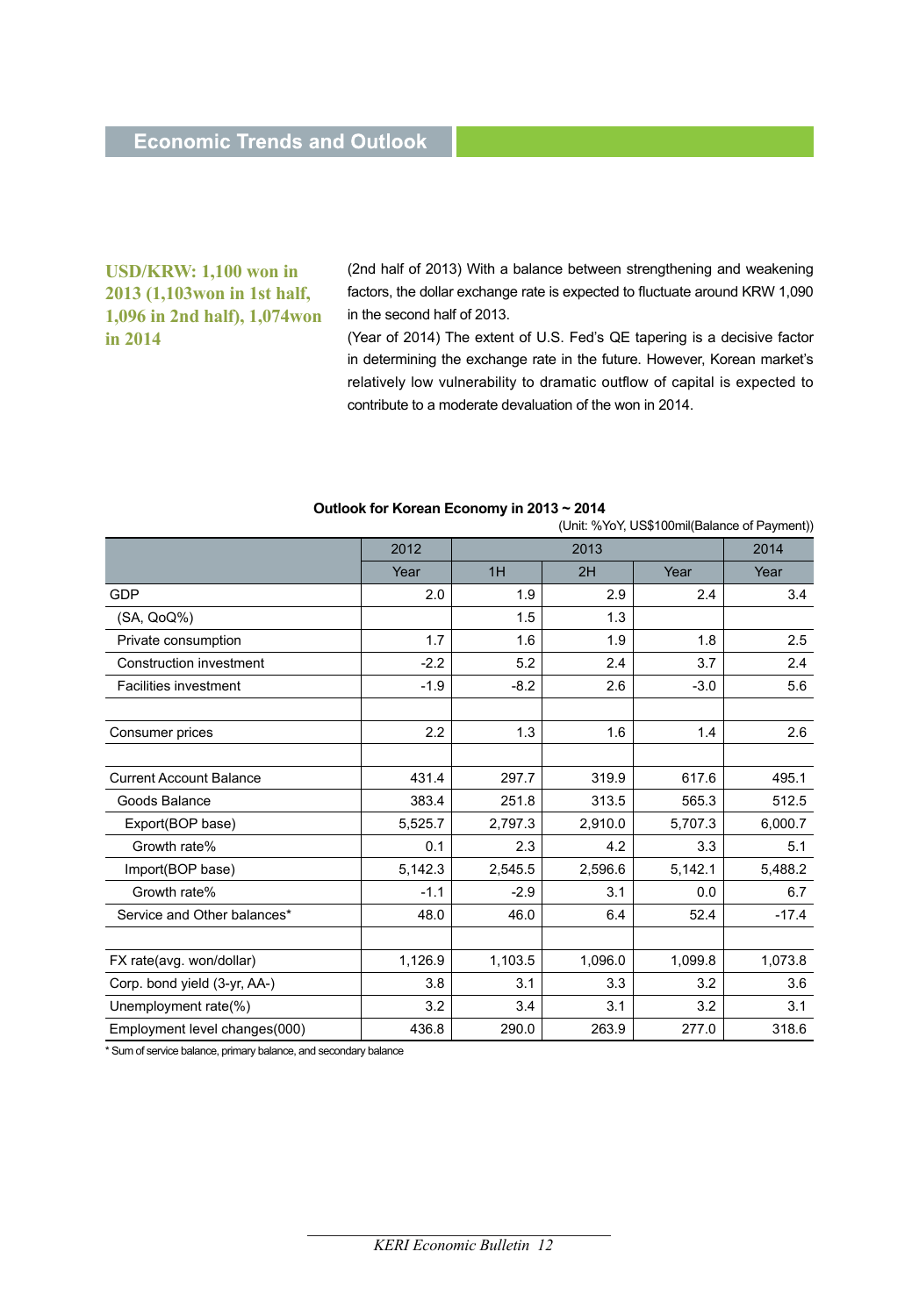# **Policy Issue:**

A review of capital flight possibility after QE Tapering embarks

**(Study Background) Fed's QE tapering is likely to start after next March as its exit strategy shall embark in stages. Consequently, the rising volatility of capital markets in emerging countries is worrisome.** 

Since financial crisis took place in America, Fed poured liquidity into the market over 3 trillion dollars by three times of quantitative easing. From 2009, more than 500 billion dollars flew into emerging markets, and 300 billion dollars, which is about 60% of total, flew into Asian emerging markets.

|                         | 2008   | <b>QE Period</b> |       |      |       |      |  |
|-------------------------|--------|------------------|-------|------|-------|------|--|
|                         |        | 2009             | 2010  | 2011 | 2012  | 2013 |  |
| <b>Emerging markets</b> | $-861$ | 1,333            | 1,481 | 50   | 1,250 | 890  |  |
| Asia                    | $-554$ | 984              | 818   | 80   | 810   | 460  |  |
| Europe                  | $-147$ | 90               | 62    | -70  | 140   | 100  |  |
| Latin America           | $-24$  | 573              | 435   | 70   | 240   | 210  |  |
| Middle East             | $-146$ | $-224$           | 166   | -30  | 60    | 120  |  |
|                         |        |                  |       |      |       |      |  |

#### **Emerging market's private capital inflow**

(Unit: US\$100mil)

Source: Institute of International Finance, "A review of emerging market's crisis possibility (2013)" by Heungki Back

**(Result of Analysis) The vulnerability of Korean financial market, assessed by the volume of capital inflow and capital freeze index, would be higher than that of emerging countries in average if Korean economy doesn't ride sustainable growth trajectory.** 

Net foreign capital inflow after 2009 in Korea is about 8.7% of GDP, which is fairly over than the average of 10 countries, 7.0%.

Also, the capital freeze index of Korea is 1.2, which is the second highest among 10 nations same ranking with Vietnam after Turkey topping the chart having the figure of 3.0.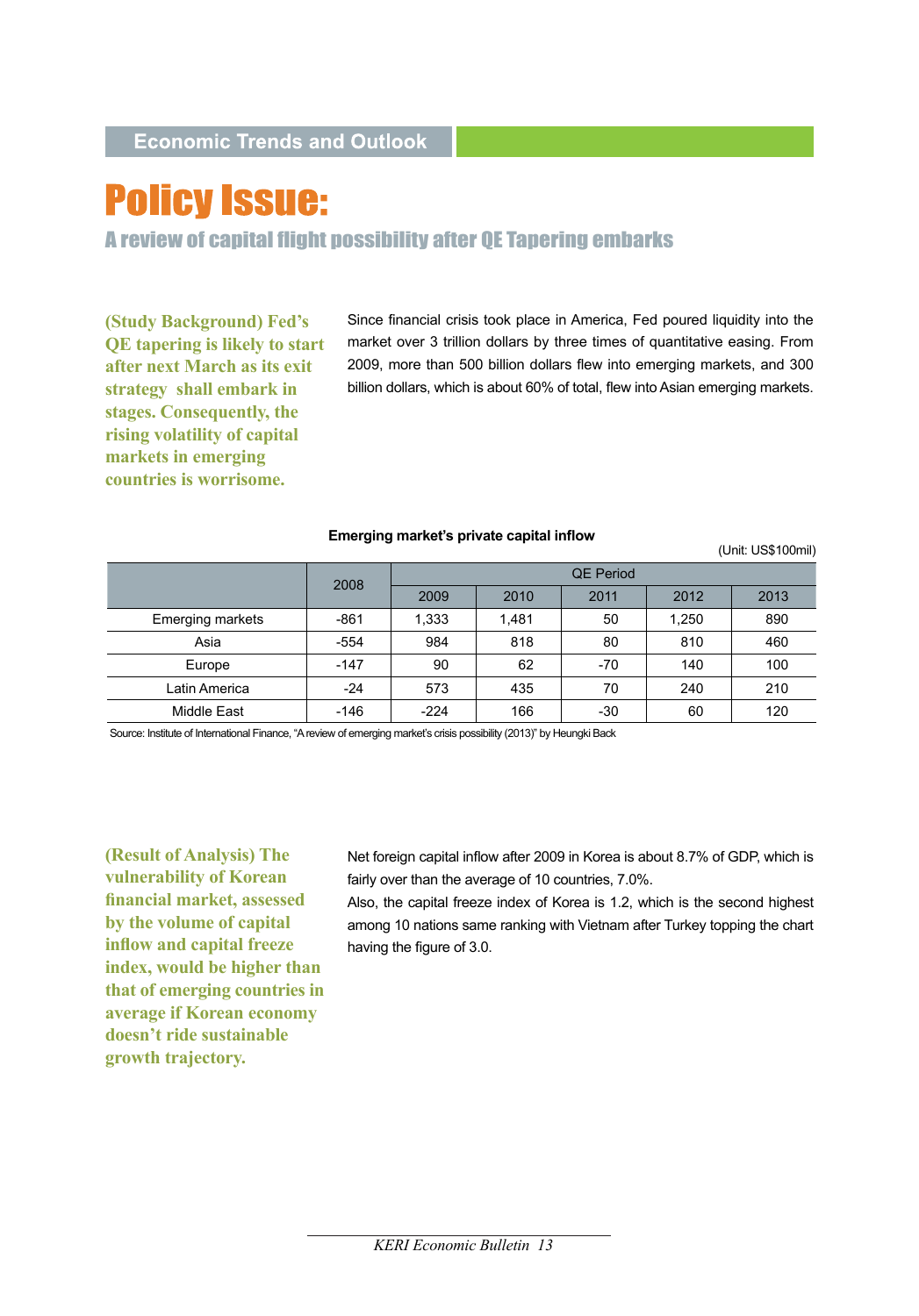### **Economic Trends and Outlook**



#### **International comparison of capital inflow and capital freeze index**

Source: International Monetary Fund, International Financial Statistics, World Bank, the Bank of Korea, Economist, "A New Measure of Financial Openness" by Menzie Chinn and Hiro Ito

**(Policy Implications) It is recommended that Korean government maintain current account surplus with applying policies buoying macro soundness efficiently rather than raising base rate.** 

First, consistent current account surplus will successfully alleviate negative shocks as experiences of Korea and other countries who have undergone financial crisis tell and considering recent size of speculative hot money.

Second, without the guarantee of stable macroeconomic growth, minor level enhancement of base rate would reluctantly shield capital outflow and should give more burden to households as they already hold tremendous debts.

Third, considering high openness of Korea, policies augmenting macro soundness should be applied and monitoring must be strengthened since speculative money ran out from emerging markets is possible to flow into the Korean market.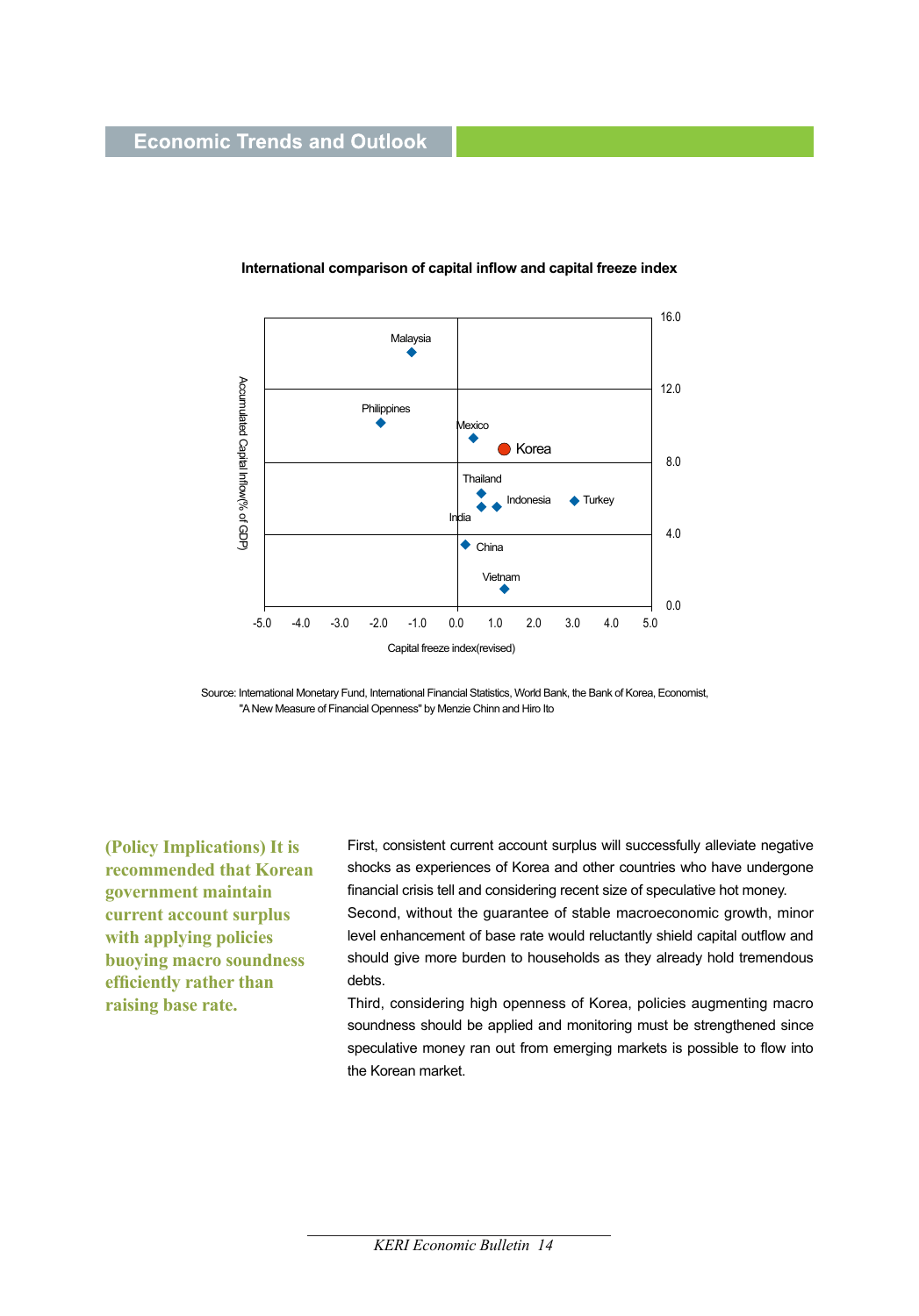## **A Fundamental Review of Welfare Polices in Korea**

Research Monograph 13-01 Kwang Choi, Young-Hwan Lee and Sung-Kyu Lee

Debates on sustainability of welfare state and financing of social expenditures have been heated, as social expenditures are expected to increase further. Demographic changes resulting from ageing population and low fertility are major factors for social expenditure growth, as pension and health expenditures for the old are to grow faster now on. In addition to the demographic changes, Korean society faces transitional stage in terms of welfare states. After experiencing fast economic development, the demand for welfare state and social integration has been expanded. The social want and demand substantiate electoral campaign pledges such as expansion of child care subsidy into all income classes.

Also, the paper examines the problem of tax-welfare churning and provides a potential way to reduce it. In modern welfare state, tax-welfare churning is perhaps one of the largest anomalies. Tax-welfare churning is said to occur when the government extracts taxes from people on one hand but then gives in it back to the same person in the form of transfer or welfare payments on the other hand. The case for removing tax-welfare churning is quite strong and thus it should be an obvious candidate for reform to achieve smaller government.

The paper proposes several suggestions to make better welfare policies, including setting up of 'Committee on National Strategy' and "Committee on Budget and Welfare Policy" in the legislative body, consolidation of budgetary 'bags'(general and special accounts, funds, tax expenditures, and debt of public enterprises), introduction of Chief Performance Officer, ex post evaluation of major projects, and introduction of fiscal rules in the Constitution.